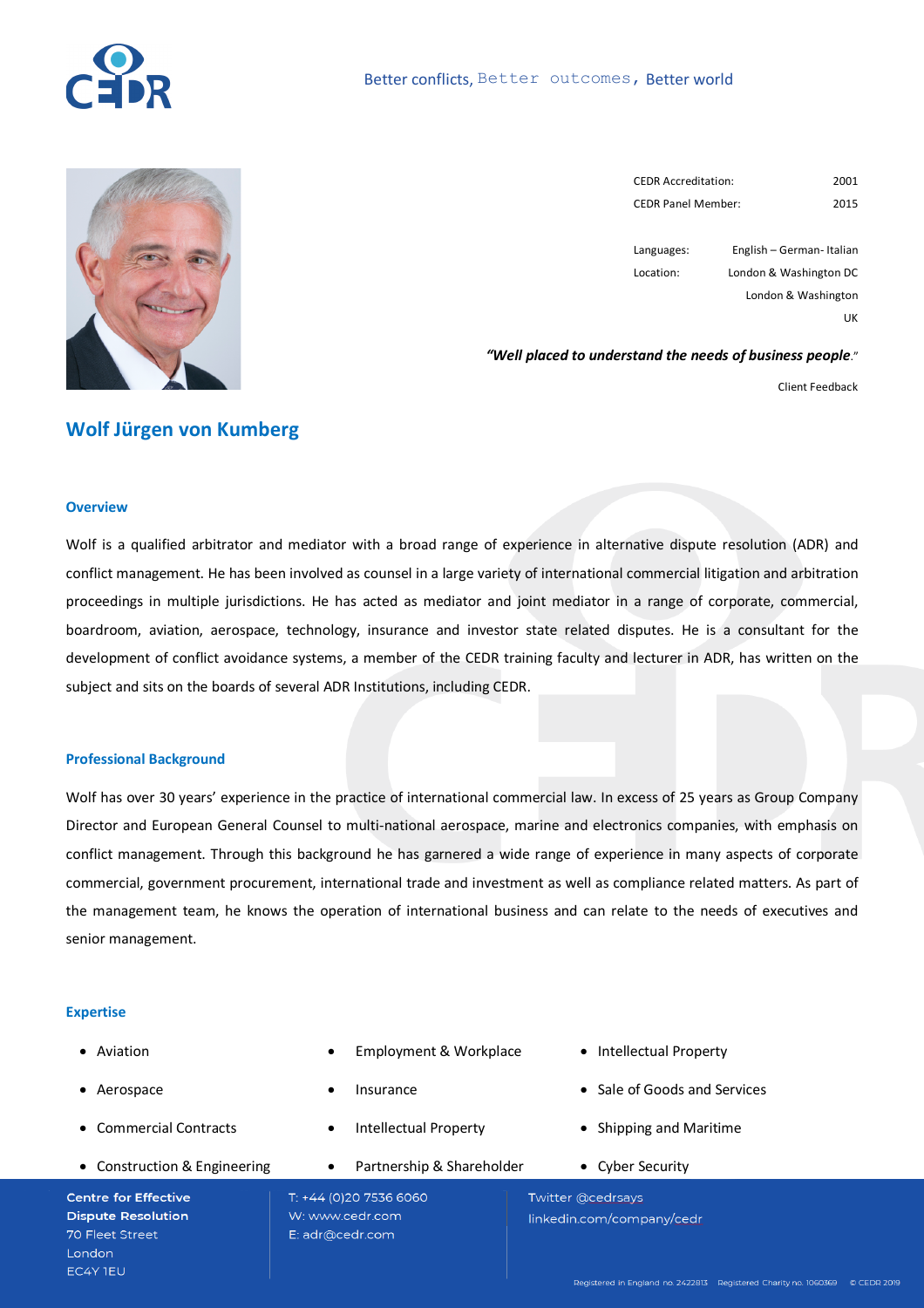

- Corporate Fraud Technology Investor State
	-

# **Dispute Experience Selected Matters**

#### **Aviation and Aerospace**

- *Claim by Major aircraft manufacturer for deficient system design leading to crash of aircraft.*
- *Claim for failure to achieve airworthiness certification.*
- *Claim for faulty aircraft design.*
- *Claim for part deficiencies in aircraft cockpit equipment.*
- *Claim for supply of fraudulent aircraft parts.*
- *Claim under an aircraft leasing agreement.*

#### **Commercial Contracts**

- *Supply chain issue respecting sale of counterfeit parts.*
- *Breach of contract for late delivery of machines to a major infrastructure project.*
- *Breach of contract for failure to deliver a working software program on an emergency response system.*
- *Termination for convenience claim on a large Middle Eastern project.*
- *Claim for consequential damages for delivery of faulty switches to a major City communication system.*

## **Construction & Engineering**

- *Claim by MOD for non-performance of engine control unit in frigate.*
- *Claim for improper design of a security monitoring system.*
- *Claim for improper design of radar installation.*
- *Claim for faulty construction equipment.*

### **Corporate Fraud**

• Removal of a finance director for fraud.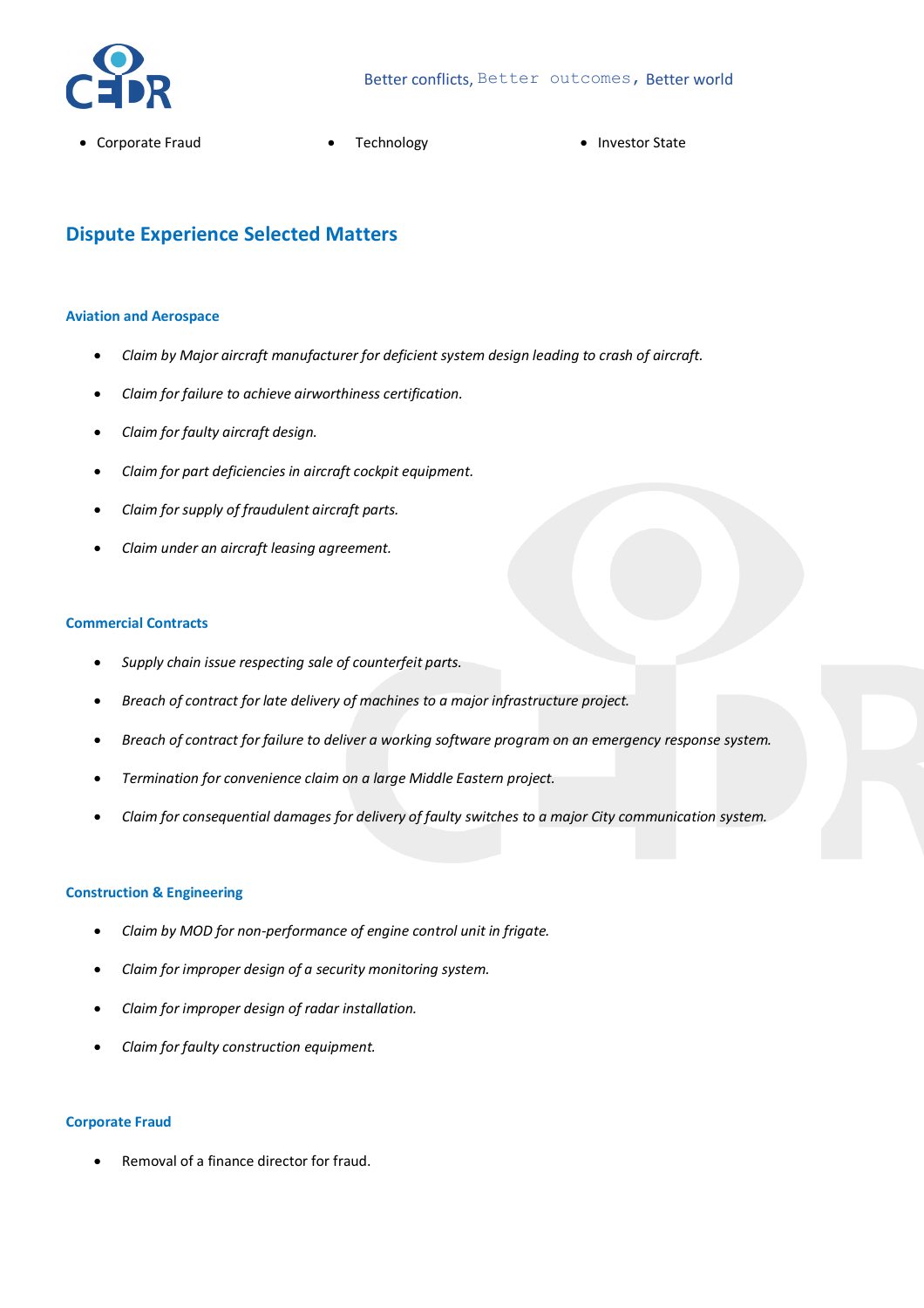

- Claim for payment of bribe in a public procurement contract.
- Money laundering claim in a complex mult national commercial deal.

### **Employment & Workplace**

- Claim for bullying against manager.
- Dispute over scope of duties provision in an employment agreement.
- Dispute over termination of a company director.

#### **Insurance**

- Dispute over the payment of a reinsurance claim.
- Dispute over calculation of a major property claim.
- Dispute over business interruption coverage.

#### **Intellectual Property**

- Breach of software license agreement on a large South Korean project.
- Dispute over conversion of a proprietary design by a competitor.
- Patent infringement claim respecting a guidance system.
- Claim for breach of intellectual property agreement by a subcontractor.

## **Partnership & Shareholder**

- Dispute over termination provision in a shareholder agreement.
- Dispute between directors over settlement of a major contracts claim.
- Dispute between shareholders over sale of a business**.**

## **Property**

- Claim respecting water pollution on a former industrial site in Paris.
- Claim involving remediation under a property lease agreement.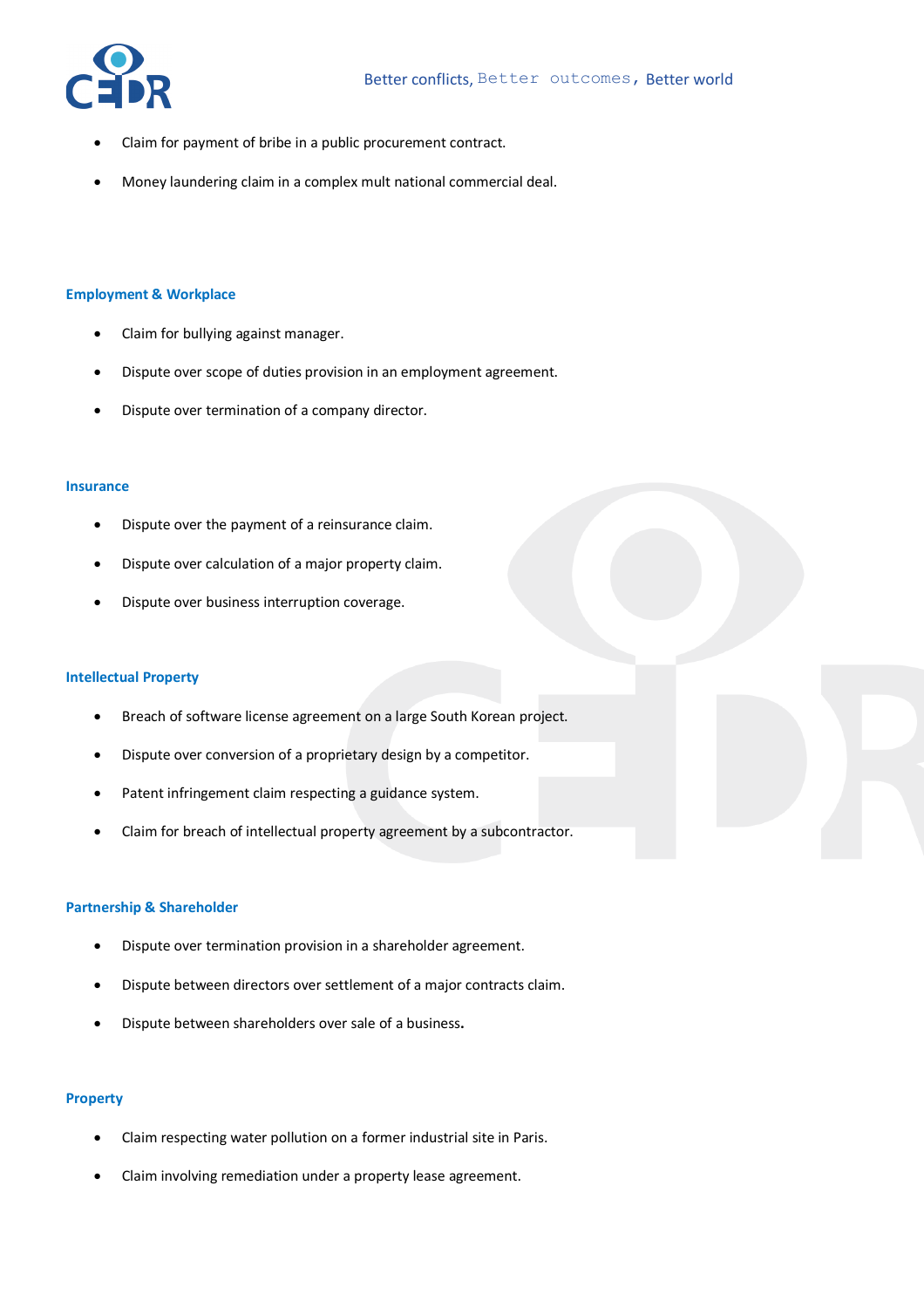

• Major environmental indemnification claim under a transaction agreement.

#### **Sale of Goods and Services**

- Claim for sale of faulty switches to be used in an engine control system.
- Claim for inappropriate computer equipment.
- Claim for improper installation of a ship's guidance system.

#### **Shipping**

- *Dispute over installation of bridge system on a cruise ship.*
- *Claim for damage caused to a super yacht for deficient engine controls.*
- *Dispute over design provisions in a shipbuilding contract.*

#### **Tax**

- Major Italian tax case involving the payment of dividends to a European holding company.
- Dutch case on tax jurisdiction of a European multinational company.
- Review of employee multi jurisdiction employment contracts.

#### **Personal Style**

Wolf practices principled negotiation and interests-based mediation taking a non- judgmental approach, while reality-testing and raising possible options for agreement. He is creatively facilitative, seeking a broad focus, persistent and patient throughout.

Wolf has a calm, respectful approach while keeping control of the mediation. His experience in business helps him to build up trust and gain respect from the parties. This allows him to be able to craft a process to suit the needs of the parties while being mindful of, but not rigidly bound to any format. He is strictly observant of confidences.

## **Feedback**

- *"Good listening ability and putting people at ease."*
- *"Demonstrates intuition and patience."*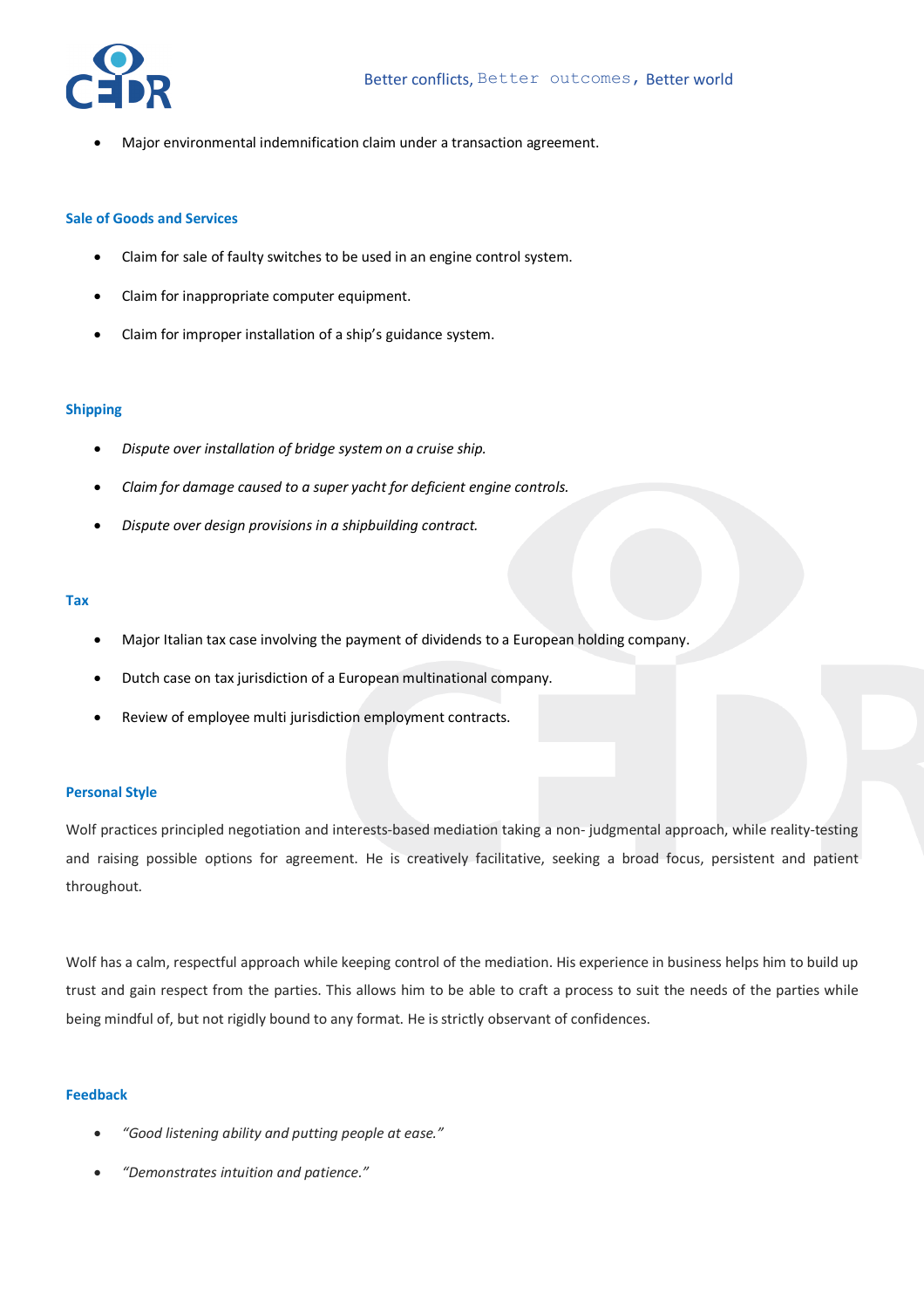

- *"He was calm and had an orderly focus on the issues."*
- *"Makes pro-active suggestions."*
- *"Perceived by the parties as knowledgeable and trustworthy."*
- *"Identifies positive commercial benefits not apparent to the parties."*
- *"Skillfully identifies commercial risks."*
- *"Helpful and impartial, allowing parties to express themselves."*
- *"Very helpful in identifying alternatives."*
- *"Good at controlling the process."*
- *"Helped parties understand each other."*
- *"Persuasive but not aggressive."*
- *"He was calm and had an orderly focus on the issues."*
- *"Particular expertise in assessing options and settlement scenarios in cases where."*
- *"…deep-seated emotions often evident in the dispute."*
- *"Conducts mediations in a careful and professional manner."*
- *"Effective co-mediator and works well as a team member."*

## **Professional Skills and Background**

## **Education**

- York University, Toronto, Ontario B.A.History and Political Science (1974 1977)
- Osgoode Hall Law School, Toronto, Ontario LL.B. Bachelor of Law (1977 1980)
- Law Society of Upper Canada, Toronto, Ontario Bar Admission Course Barrister and Solicitor April, 1982 (1981 1982)
- University of Cambridge, United Kingdom LL.M. Master of Law International Law (1984 1985)
- Solicitor's Final Examination The Law Society England and Wales (1989)

## **Memberships**

- Law Society of Upper Canada (Province of Ontario) (1982)
- The Law Society (England, Wales) (1989)